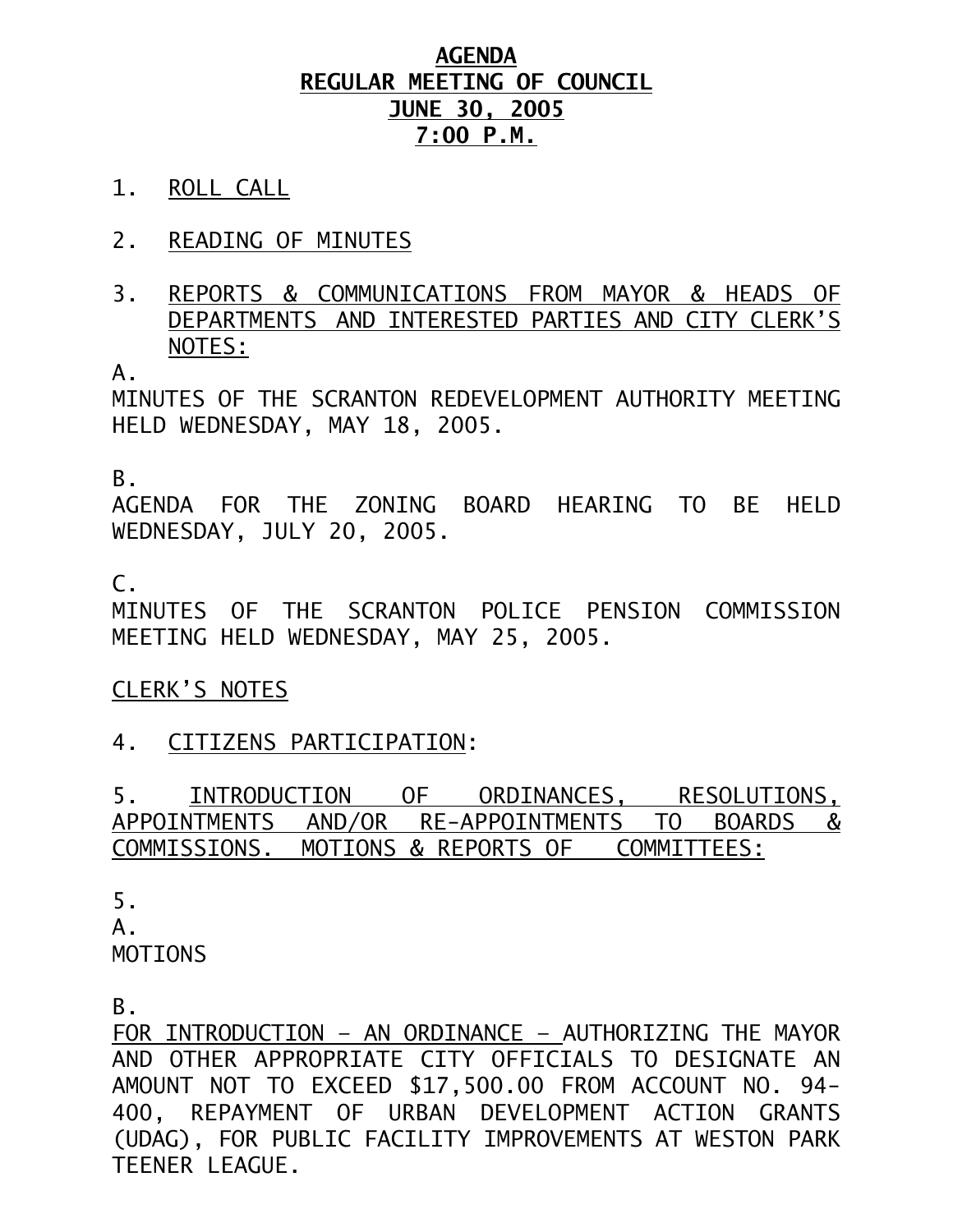5.

 $\mathsf{C}$ .

FOR INTRODUCTION – AN ORDINANCE – SALE OF TAX DELINQUINT PROPERTY AT 501 JADWIN STREET, SCRANTON, PENNSYLVANIA, TO JAMES E. AND KATHLEEN E. PAYESKI, 503 JADWIN STREET, SCRANTON, PENNSYLVANIA, 18509, FOR THE SUM OF \$2,500.00.

D.

FOR INTRODUCTION – AN ORDINANCE – SALE OF TAX DELINQUENT PROPERTY AT 1114 BLAIR AVENUE, SCRANTON, PENNSYLVANIA, TO ROBERT GAVERN, P.O. BOX 20132, SCRANTON, PENNSYLVANIA, 18502, FOR THE SUM OF \$5,000.00

E.

FOR INTRODUCTION – A RESOLUTION – AUTHORIZING THE MAYOR AND OTHER APPROPRIATE CITY OFFICIALS TO EXECUTE AND ENTER INTO A LICENSE AGREEMENT WITH THE LACKAWANNA RAIL AUTHORITY PERTAINING TO THE CROSSING OF THE RAIL LINES BY THE LACKAWANNA RIVER FLOOD CONTROL PROJECT LEVY.

F.

FOR INTRODUCTION – A RESOLUTION – AUTHORIZING THE MAYOR AND OTHER APPROPRIATE CITY OFFICIALS TO EXECUTE AND ENTER INTO A CONTRACT FOR PROFESSIONAL SERVICES WITH THOMAS J. MCLANE AND ASSOCIATES INC. FOR ANALYSIS, CONCEPT PLANNING AND DESIGN OF IMPROVEMENTS TO CONNELL PARK.

6. CONSIDERATION OF ORDINANCES - READING BY TITLE:

READING BY TITLE – FILE OF COUNCIL NO. 137, 2005 – AMENDING FILE OF THE COUNCIL NO. 252, 2003, THEREBY AMENDING FILE OF THE COUNCIL NOS. 188 OF 1994 AND 103 OF 1995 AS SET FORTH IN THE SCRANTON CODIFIED CODE AT SECTION 332-20 PERTAINING TO FEES FOR USE OF FACILITIES, TO AMEND THE FEES FOR THE USE OF OUTDOOR CITY POOLS OTHER THAN NAY AUG PARK.